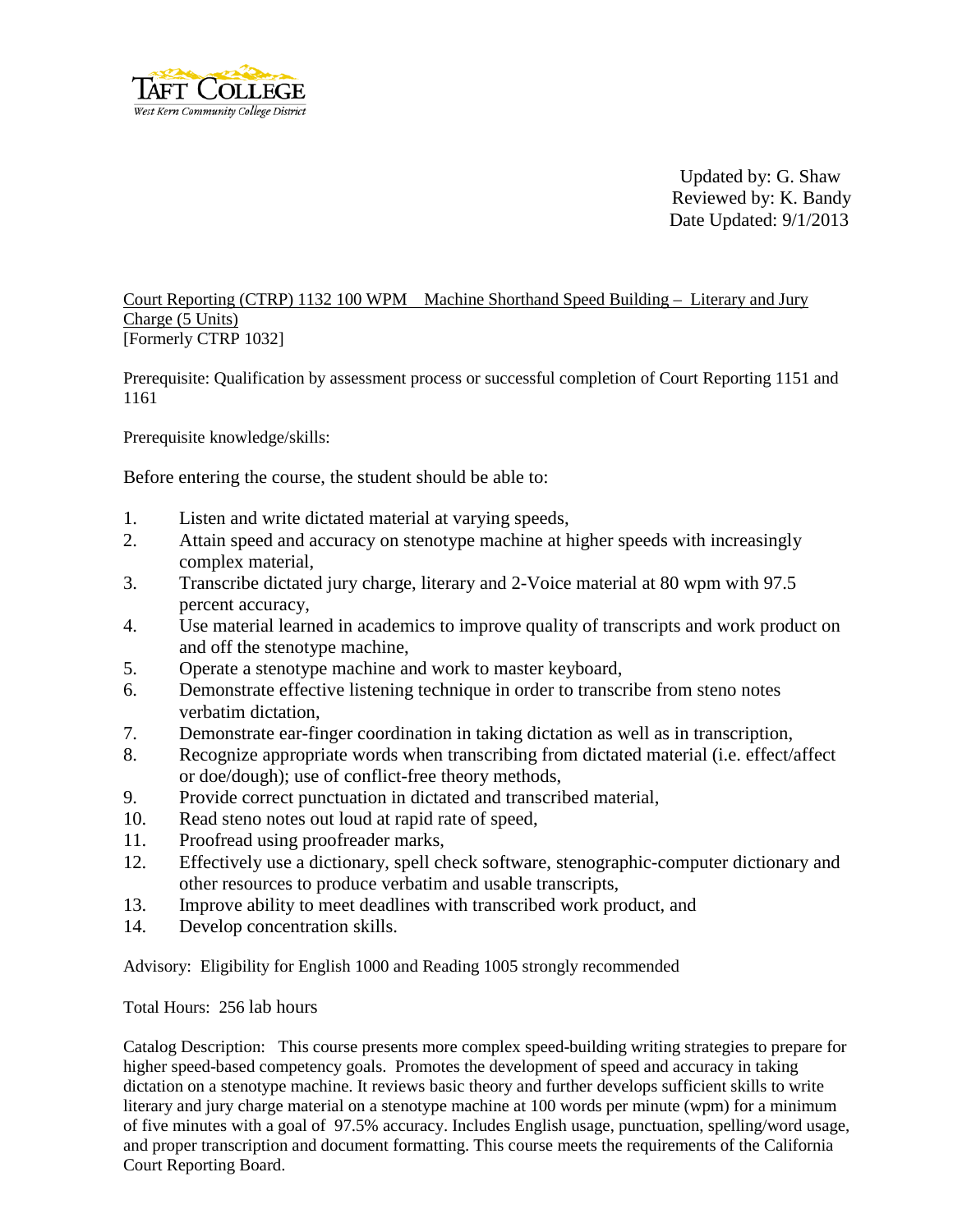

Type of Class/Course: Degree Credit

Text: Merriam-Webster Dictionary (latest edition)

Additional Materials: Stenography machine and stenograph paper

## Course Objectives:

By the end of the course, a successful student will be able to:

- 1. Listen and write increasingly more complex material literary and jury charge at varying speeds,
- 2. Attain speed and accuracy on stenotype machine at higher speeds with increasingly complex dictated literary and jury charge material,
- 3. Pass one five-minute literary and one (1) five-minute jury charge dictation test at 100 wpm
- 4. Use material learned in academics to improve quality of transcripts and work product on and off the stenotype machine,
- 5. Operate a stenotype machine and work to master keyboard,
- 6. Demonstrate effective listening technique in order to transcribe from steno notes verbatim dictation,
- 7. Demonstrate ear-finger coordination in taking dictation as well as in transcription,
- 8. Recognize appropriate words when transcribing from dictated material (i.e. effect/affect or doe/dough); use of conflict-free theory methods,
- 9. Provide correct punctuation in dictated and transcribed material,
- 10. Read steno notes out loud at rapid rate of speed,
- 11. Proofread using proofreader marks,
- 12. Effectively use a dictionary, spell check software, stenographic-computer dictionary and other resources to produce verbatim and usable transcripts,
- 13. Improve ability to meet deadlines with transcribed work product, and
- 14. Develop concentration skills.

Course Scope and Content (laboratory):

- Unit I Speed Building Techniques
	- A. Daily observations
	- B. Dictation at 100 wpm of various complex literary and jury charge material
	- C. Theory techniques through timed dictation tests
	- D. Theory techniques through word usage and spelling tests
	- E. Concentration and listening skills: timed dictation tests
	- F. Read back steno notes
	- G. Complex material from legal opinion, literary, medical, and multi-voice

## Unit II Dictation/Transcription Outcome

- A. Daily observations
- B. Personal dictionary
- C. Identify homonyms, numbers, possessives and symbols
- D. Writing "briefs", (steno shorthand abbreviations)